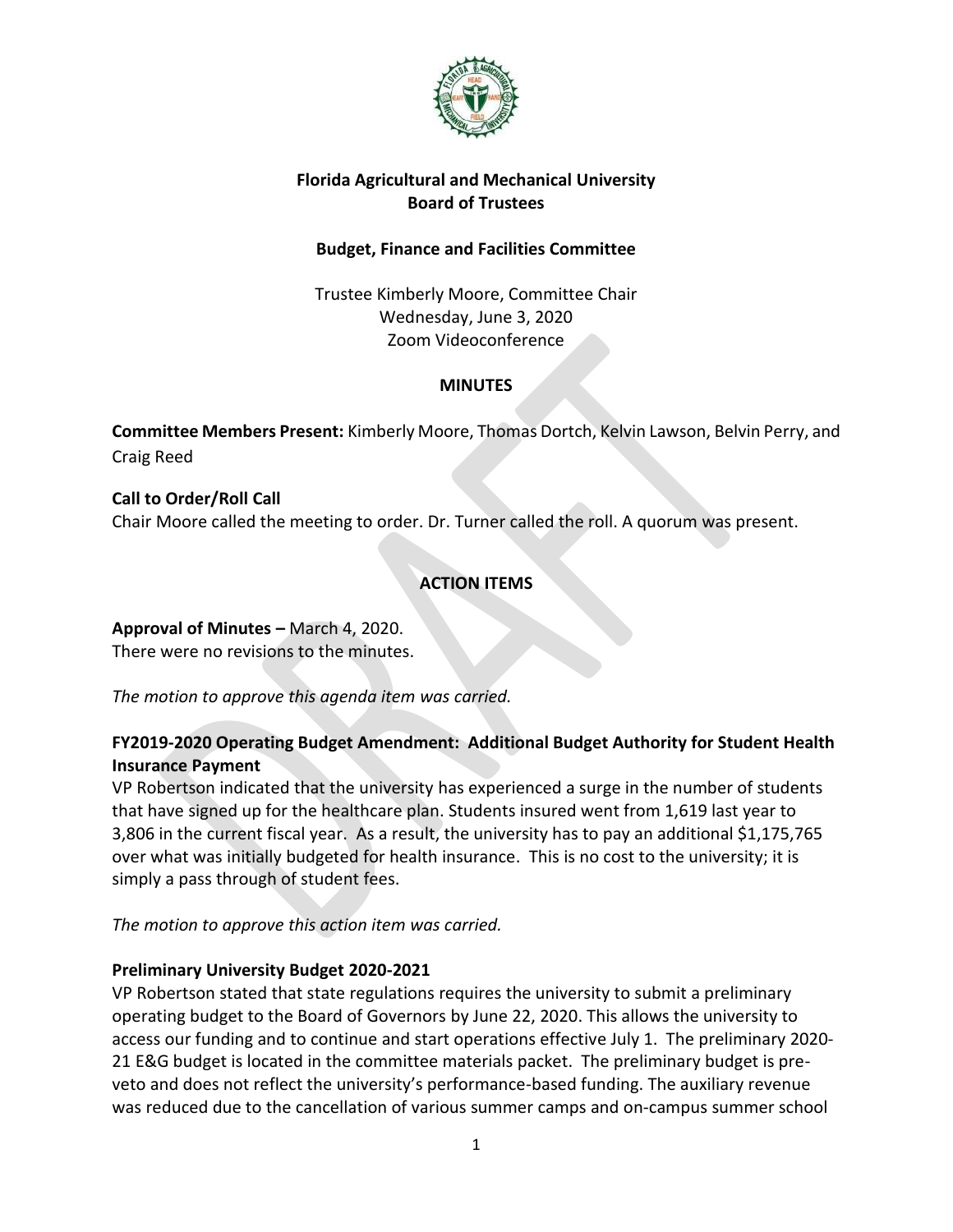

activities. The student activities budget remained the same. Technology fee shows the shift of \$1.50 between athletics and IT fee. Finally, auxiliaries show a deficit of a little over \$5 million due to housing reducing occupancy to accomplish social distancing. The Housing deficit will be erased once the deferment for the annual debt service is received from the HBCU Capital Financing program.

*The motion to approve this action item was carried.*

## **Amendment to Regulation 3.017, Schedule of Tuition and Fees**

In the last board meeting approved was a re-allocation of our technology fee for \$3 to be moved to Athletics. However, state legislation requires that certain fees can only be reallocated a certain way and cannot exceed 5%. Therefore, the university needs to administer this over a two-year period to be in compliance of that regulation. The proposal is to reallocate \$1.50 now and \$1.50 next year.

*The motion to approve this action item was carried.*

# **2021-2022 Fixed Capital Outlay Budget Request 2020-2025 Educational Plant Survey**

VP Robertson presented the Fixed Capital Outlay Budget Request in conjunction with the 2020- 2025 Educational Plant Survey (next agenda item). VP Robertson state that the university was very fortunate to have support of the Education Plant Survey group that approved ten (10) projects in capital improvement funding totaling approximately \$176,000,000. The list of projects are shown in the committee materials and includes a campus-wide utility infrastructure project, chemical and biological research laboratory center, Dyson Pharmacy Building demolition, the School of Business and Industry South renovation, Benjamin Banneker Complex demolition, Howard Hall improvement, Perry Paige, along with other proposed projects.

Once the 5-year Capital Improvement Plan is approved by the full board of trustees it will be forwarded for approval by the Board of Governors.

*The motion and vote to approve the two action items were conducted separately. Both motions were carried.*

# **INFORMATION ITEMS**

### **Vice President for Finance and Administration's Report**

**a. Financial Status Report** 

VP Robertson referred committee members to page 147 of the meeting packet that provides a comparison of Quarter 3 in FY19-20 and FY 18-19. He stated that spending is about 1% lower as compared to the same time period last year when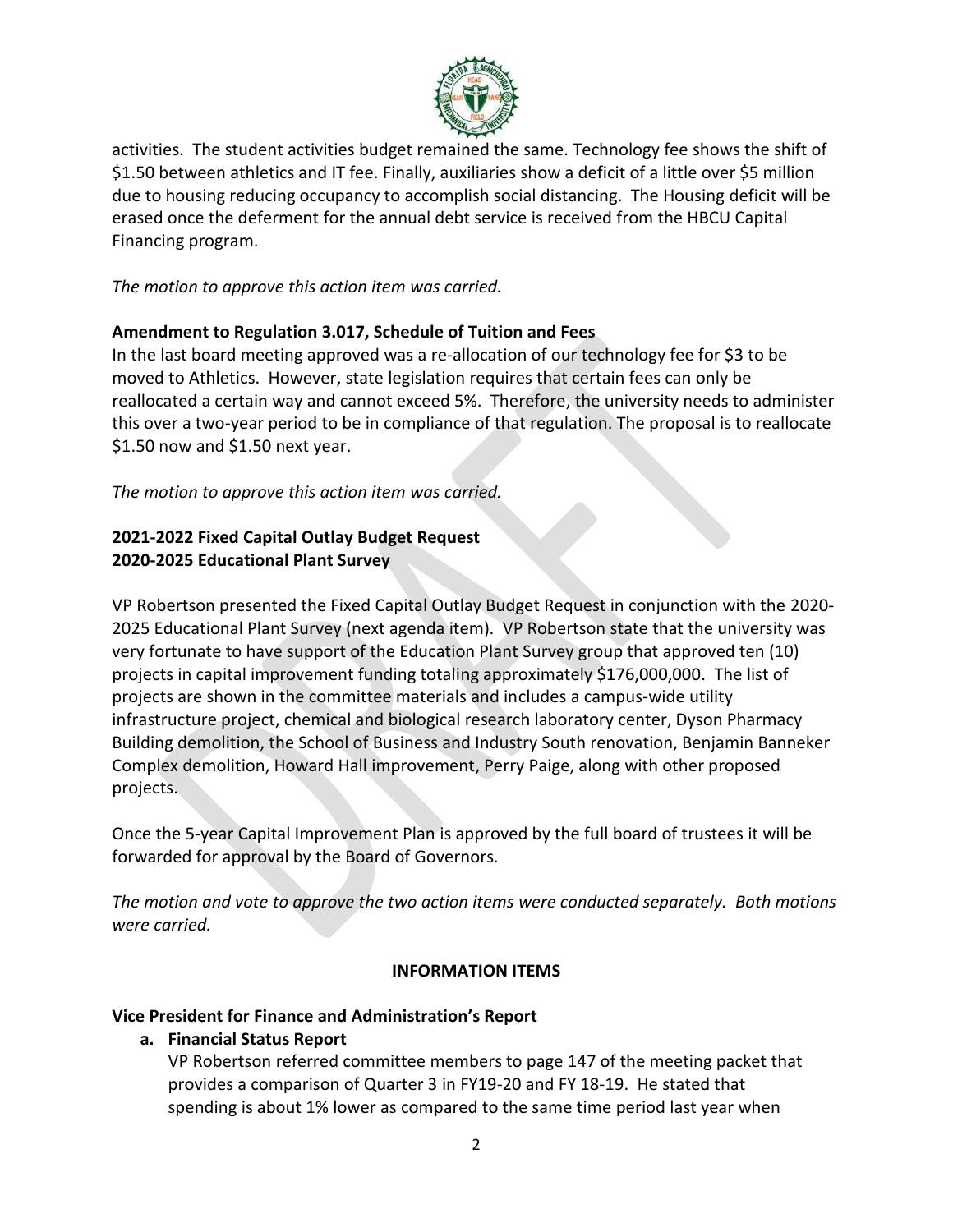

looking at the third quarter which ended March 31. We are approximately at 82% vs. 83% last year in expenditures. Most categories are down. The only category that was up was spending in housing due to completion of renovations and repairs.

#### Questions/Comments re: Financial Status Report

• Trustee Lawson requested future reporting of the allocation of the CARES ACT. *Response: VP Robertson provided a brief verbal update. Of the initial \$13 million received from the CARES Act, \$6.5 million dollars were allocated to students (\$5.5 million and disbursed in two weeks; the last \$1 million is for students to apply for funding to assist with hardships related to the coronavirus). The application for those hardship funding needs are being managed by Dr. William Hudson, Jr. and his team (Student Affairs). The second wave of CARES Act funding, \$6.5 million, is the institutional allocation. Specifically, that amount will reimburse the university for refunds to students. Approximately \$4 million is being used to refund meals and dining and the balance is being used to reimburse the University for direct expenditures related to the coronavirus, i.e. sanitation, equipment, and PPE items. There will need to be future reporting on the allocation of the \$26.3 million of HBCU funds received from the Cares Act, and the university is still prioritizing and working through the appropriate allocation of the dollars. The major categories will include remote instruction, student financial support and operations.*

### **b. Project Updates – University Construction/Operations**

VP Robertson stated that the university has five (5) major capital projects:

### **Center for Access and Student Success (CASS)**

VP Robertson reported that the project is going extremely well and is conservatively at 60% completion. There are no major risks at this point. The completion date has been delayed a month due to precautions taken by the contractor related to social distancing. The delay will have little impact on our operations as Student Affairs move-in date was slated for move-in September 28, 2020 through Thanksgiving. The grand opening is still planned for homecoming.

#### **700-Bed Residence Hall**

VP Robertson stated the completion on the building is approximately 82%. It is on time and on budget.

### **Central Energy Plant (CEP)**

VP Robertson stated the Central Energy Plant is complete with the exception of the fence and landscaping. It is operational and cooling the residence hall and will service the dining hall upon its completion.